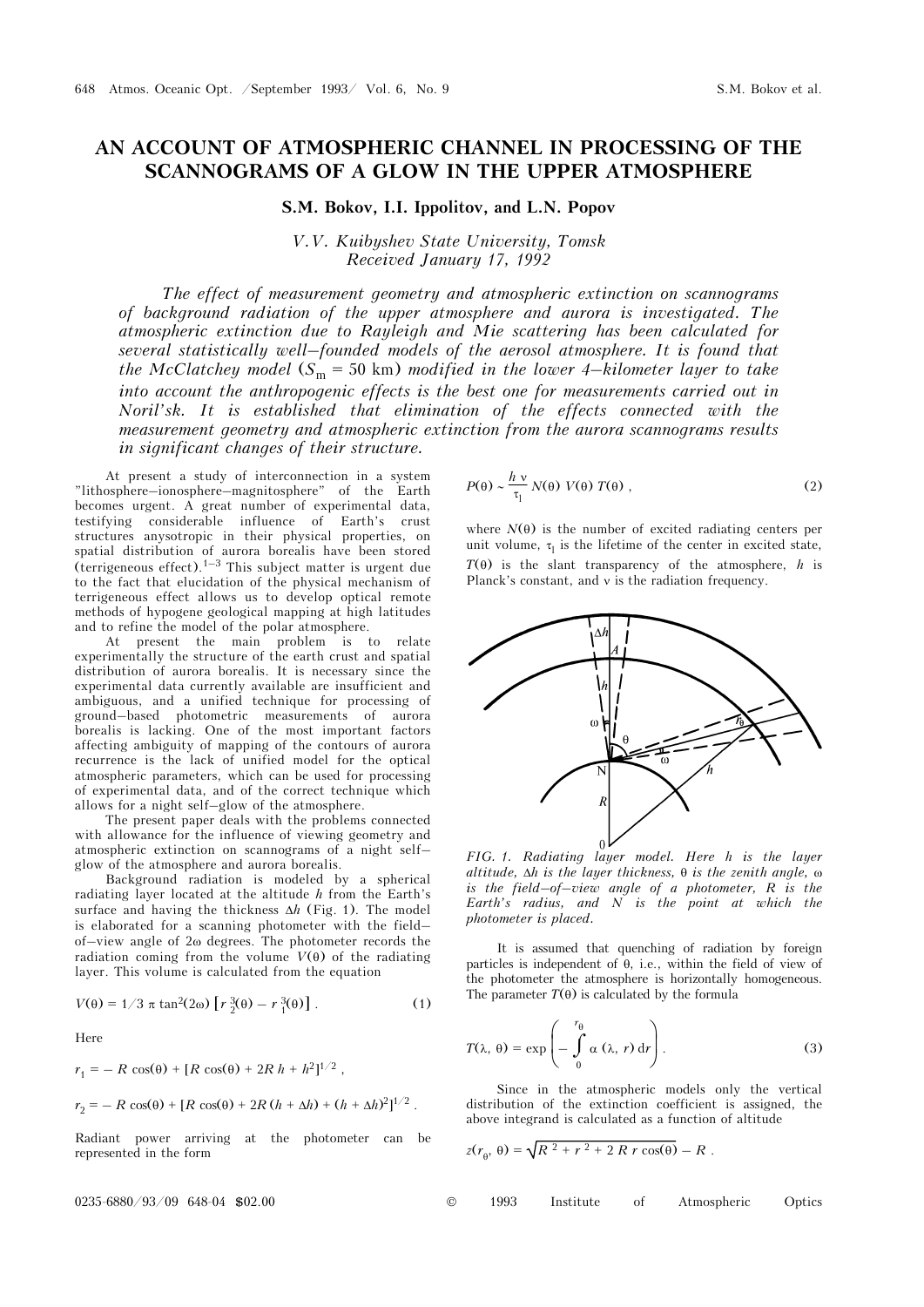The volume extinction coefficient  $\alpha(z, \lambda)$  can be represented in the form

$$
\alpha(z, \lambda) = \beta_{\rm m}(z, \lambda) + \alpha_{\rm a}(z, \lambda) + K_{\rm m}(z, \lambda) , \qquad (4)
$$

where  $\beta_{\rm m}(z, \lambda)$  is the Rayleigh scattering coefficient,  $\alpha_{n}(z, \lambda)$  is the aerosol extinction coefficient, and  $K_{m}(z, \lambda)$  is the molecular absorption coefficient.

The values of the Rayleigh scattering coefficients near the Earth's surface at the pressure  $P_0 = 1013$  mb and the temperature  $T_0 = 247$  K were calculated according to the formula<sup>4</sup>

$$
\beta_{\rm m}(z_0, \lambda) = \frac{8\pi^3(n^2 - 1)^2}{3N\lambda^4} \frac{6 + 3\delta}{6 - 3\delta},\tag{5}
$$

where  $\delta = 0.035$  is the depolarization ratio, N is the number of molecules per unit volume, and *n* is the refractive index defined by the Edlen equation<sup>5</sup>

$$
(n-1) \cdot 10^6 = 64.328 + 29498.1 / (146 - \lambda^{-2}) + 255.4 / (41 - \lambda^{-2}).
$$
 (6)

Here  $\lambda$  is the wavelength in  $\mu$ m.

The vertical distribution  $\beta_m(z, \lambda)$  was calculated according to the formula

$$
\beta_{\rm m}(z, \lambda) = \beta_{\rm m}(z_0, \lambda) \frac{P(z) T_0}{P_0 T(z)},
$$
\n(7)

where  $P(z)$  is the vertical pressure profile and  $T(z)$  is the vertical temperature profile, needed for the calculations. These profiles for the atmospheric model at polar latitudes in winter are given in Table I (see Ref. 6).

In calculation of the transparency, the possibility of molecular absorption for the given wavelength should be analyzed, i.e., the magnitude of  $K_{\text{m}}$  should be evaluated. Thus, at  $\lambda = 0.5577 \text{ }\mu\text{m}$  such optically active gaseous constituents as  $H_2O$ ,  $NO_2$ , and  $O_3$  may absorb. The fine spectrum of water vapor in the frequency region 16500–  $25250$  cm<sup>-1</sup> was measured in Ref. 7. As seen from these measurements, the radiation at  $\omega = 0.5577 \text{ }\mu\text{m}$  and 17930.78  $cm^{-1}$  is in the transparency windows: the nearest rovibrational transitions are centered at  $\omega = 17764.75$  and  $18066.89 \mathrm{~cm}^{-1}$ . The  $\mathrm{NO}_2$  molecule in the considered spectral region has continuous spectrum with pronounced vibrational structure. According to the data reported in Ref. 8, the cross section of absorption  $\sigma_{NO_2}(0.5577) \approx 6.3 \cdot 10^{-20}$  cm<sup>2</sup>; however, low volume  $NO<sub>2</sub>$  concentrations (∼10 ppb at a maximum reached at an altitude of 30 km) make the influence of this absorption negligible. There are several weak diffuse Chappeu bands in the absorption spectrum of ozone in the spectral region from 0.5500 to 0.6020 μm. According to the data of Ref. 9,  $\sigma_{\text{O}_3}(0.5577)$  is approximately equal to 3.2⋅10<sup>-21</sup> cm<sup>2</sup>. To estimate the contribution of ozone to total absorption, we calculated the transparency *T* at  $\lambda = 0.5577 \text{ µm}$  and  $\theta = 0^{\circ}$ from formula (3) without and with regard to the absorption by ozone. In the first case the molecular absorption coefficient  $K_m(z, \lambda)$  was assumed to be equal to zero in Eq. (4). In the second case  $K_{\text{m}} = 2.32 \cdot 10^{-5} P_3 \Delta H$ , where  $P_3$  is the ozone pressure, in nanobars and Δ*H* is the step of integration over the altitude, in km. The values of  $P_3$  were chosen from the model distribution of ozone concentration at polar latitudes in winter.<sup>6</sup> The values  $T = 0.75$  and 0.67 were obtained without and with regard to the ozone absorption. These values are

indicative of ozone important contribution to the results of quantitative calculations.

*TABLE I. Vertical profiles of atmospheric pressure and temperature for polar latitudes in winter.*

| km<br>$\overline{H},$ | $P$ , mb    | $T$ , K |
|-----------------------|-------------|---------|
| $\boldsymbol{0}$      | $1.013 + 3$ | 247     |
| $\mathbf{1}$          | $8.878 + 2$ | 251     |
|                       | $7.775 + 2$ | 249     |
| $\frac{2}{3}$         | $6.798 + 2$ | 245     |
| $\overline{4}$        | $5.932+2$   | 240     |
| 5                     | $5.158 + 2$ | 234     |
| 6                     | $4.467 + 2$ | 225     |
| $\overline{7}$        | $3.853 + 2$ | 223     |
| 8                     | $3.308 + 2$ | 219     |
| 9                     | $2.829 + 2$ | 216     |
| 10                    | $2.418 + 2$ | 216     |
| 11                    | $2.067+2$   | 216     |
| 12                    | $1.766 + 2$ | 216     |
| 13                    | $1.510+2$   | 216     |
| 14                    | $1.291 + 2$ | 216     |
| 15                    | $1.103 + 2$ | 216     |
| 16                    | $9.431 + 2$ | 215     |
| 17                    | $8.058 + 2$ | 215     |
| 18                    | $6.882 + 2$ | 214     |
| 19                    | $5.875 + 2$ | 213     |
| 20                    | $5.014 + 1$ | 212     |
| 21                    | $4.277 + 1$ | 212     |
| 22                    | $3.647 + 1$ | 211     |
| 23                    | $3.109 + 1$ | 211     |
| 24                    | $2.649+1$   | 211     |
| 25                    | $2.256 + 1$ | 212     |
| 26                    | $1.925 + 1$ | 212     |
| 27                    | $1.642 + 1$ | 212     |
| 28                    | $1.401 + 1$ | 212     |
| 29                    | $1.195 + 1$ | 212     |
| 30                    | $1.020 + 1$ | 212     |
| 35                    | 4.701       | 222     |
| 40                    | 2.243       | 235     |
| 45                    | 1.113       | 247     |
| 50                    | $5.719 - 1$ | 259     |
| 55                    | $2.944 - 1$ | 256     |
| 60                    | $1.515 - 1$ | 253     |
| 65                    | $7.801 - 2$ | 249     |
| 70                    | $4.016 - 2$ | 246     |
| 80                    | $7.850 - 3$ | 234     |
| 90                    | $1.535 - 3$ | 222     |
| 100                   | $3.000 - 4$ | 210     |

The choice of aerosol model in the calculation of atmospheric optical model is difficult due to wide variability of concentration, microstructure, and chemical composition of aerosols at different altitudes. According to the McClatchey model,18 reflecting such a variability, the atmosphere is devided into four layers: boundary layer  $(0-2 \text{ km})$ , upper troposphere  $(2-10 \text{ km})$ , low stratosphere (10–30 km), and upper atmosphere (30–100 km). The boundary layer is described by the widest variety of situations. Continental, marine, tropospheric, and urban models of aerosol are used here, each for the meteorological visibility range  $S_m = 50$ , 23, 10, 5, and 2 km at the relative humidity  $U = 0$ , 70, 80, and 99%. For the upper troposphere, the model duplicates the continental model of the boundary layer with high values of  $S_m$  (23 and 50 km). For the low stratosphere four models of aerosols are accepted, namely: background as well as moderately, highly, and extremely volcanic aerosol models. For the upper atmosphere the hypothesis of meteorite dust has been accepted.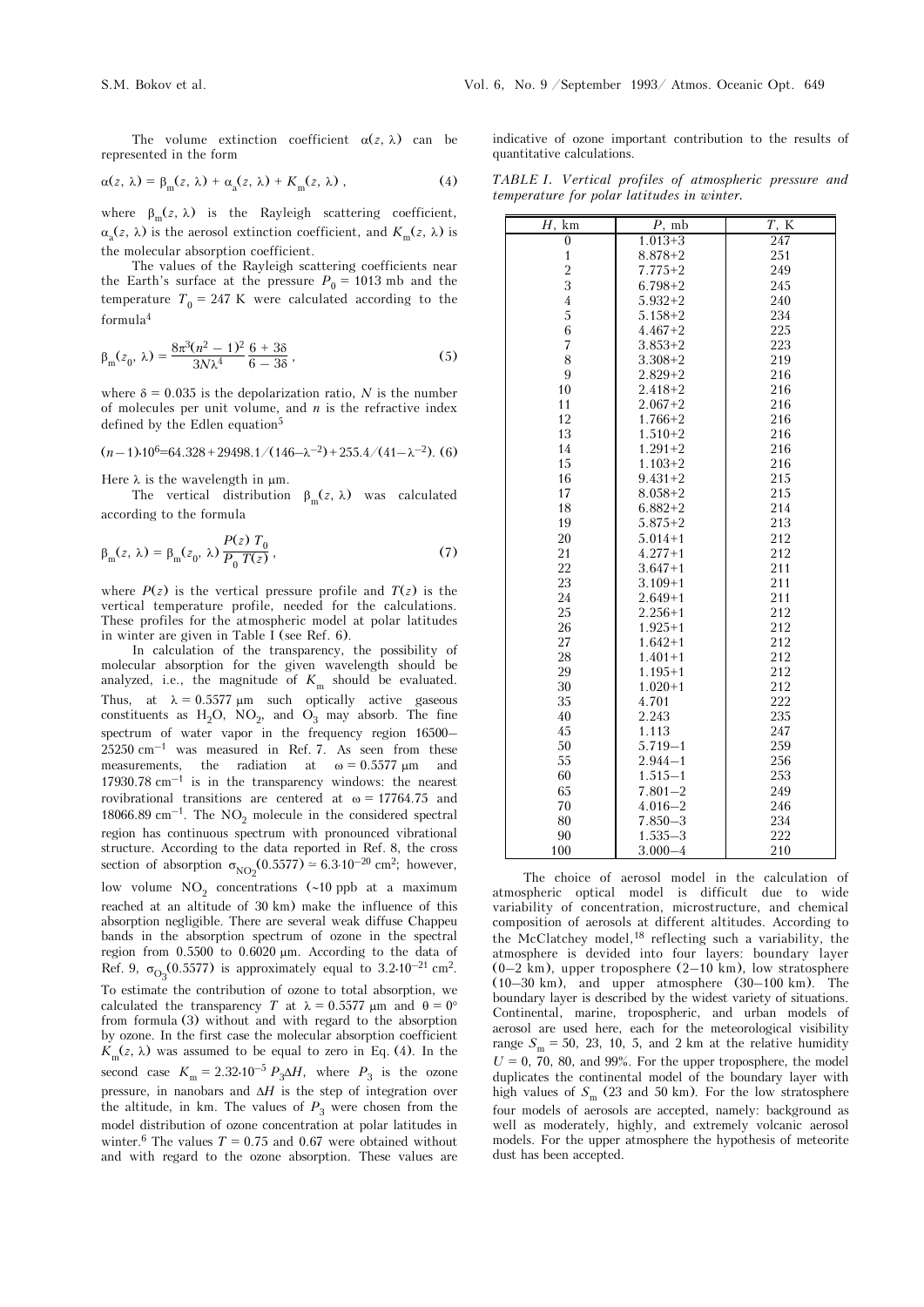In our calculations we started from the model of background tropospheric and stratospheric aerosols with  $S_m = 50$  km and normal upper atmosphere. Along with this model<sup>10</sup> the background and mean–cyclic models of aerosol proposed by G.M. Krekov et al.11 was used. The vertical profiles of aerosol scattering coefficients for these models are shown in Fig. 2 for a wavelength of 0.55 μm.



*FIG. 2. Vertical profiles of the aerosol scattering coefficients for different models of the aerosol atmosphere: 1) background model, 2) mean–cyclic model ,*  3) McClatchey model  $(S_m = 50 \text{ km})$ , and 4) refined  $McClatchey model (S<sub>m</sub> = 50 km).$ 

Atmospheric radiation intensity recorded by a photometer can be represented in the form

$$
I(\theta) = K V(\theta) T(\theta), \qquad (8)
$$

where  $K$  is the calibration constant. For its determination we write down relation (8) for the experimental value of the radiation intensity measured in the zenith direction ( $\theta = 0$ )

$$
I_{0\exp} = K V_0 T_0 , \qquad (9)
$$

where  $V_0 = V(0)$  and  $T_0 = T(0)$  are the radiating volume and the transparency in the zenith direction. It follows from Eq. (9) for the calibration constant

$$
K = I_{0 \exp} / V_0 T_0.
$$

After substitution of the constant  $K$  into Eq. (8) we obtain the equation for the calculation of model background scannograms when the results of experimental measurements are available

$$
I(\theta) = I_{0 \exp} \frac{V(\theta) T(\theta)}{V_0 T_0}.
$$
 (10)

In the above reasoning the constant *K* was assumed to be independent of the angle  $\theta$ , i.e., the radiating layer was assumed to be horizontally homogeneous. The truth of this hypothesis was varifield by us with the use of the MSIS–86 tropospheric model of the atmosphere.12 With the help of such a model the variations in the concentration of atomic oxygen (radiating agent) and molecular oxygen (quenching agent) for the average altitude of aurora borealis  $H = 110$  km were evaluated for the point of location of the photometer placed 100 km north of Noril'sk. Scanning was performed along the meridian, so that the segments of the radiating layer in the 68–72°N latitude belt fell within the field of view of the

photometer. Under such conditions, according to the MSIS– 86 model, the variations in the concentration of atomic oxygen did not exceed  $3\%$ , and that for molecular oxygen  $-0.3\%$ . An example of processing of experimental scannogram by the given technique in the absence of aurora borealis is shown in Fig. 3 for a wavelength of 0.5577 μm. Experimental scannogram was obtained on February 13, 1991 at 13:20 h, UT for a visibility range corresponding to a cloud amount of 5, according to Ref. 13. As seen from Fig. 2, models 1–2 deviate from the real distribution of aerosol components as does the McClatchey model ( $S_m = 23$  km). The McClatchey model for  $S_m = 50$  km is practically identical to the mean– cyclic model.11



*FIG. 3. Experimental and model scannograms for the* 5577Å *line and different models of the vertical profiles of aerosol components of the atmosphere: 1) mean–cyclic model according to Ref. 11, 2) background model according to Ref.* 11, 3) McClatchey model  $(S_m = 23 \text{ km})$  (*see Ref. 10*), *4) McClatchey model*  $(S_m = 50 \text{ km})$  *refined at altitudes up to* 5 km *, and 5) experimental scannogram recorded on February 18, 1991 at* 13:20 h, UT.

Disagreement between the experiment and model may be caused at least by two reasons. First, by imperfection of the models themselves due to the lack of the well–founded data on concentration and optical properties of aerosols near the polar latitude. The second reason may be connected with the possible local anthropogenic effect within the observation zone. In our case a major source of such an influence may be Noril'sk mining–metallurgical plant. According to the official data, the amount of emission of polluting substances from this plant may reach 2368 million tons per year.<sup>14</sup>

Considering the anthropogenic factor as the main reason of discrepancies, we refined the McClatchey model  $(S_m = 50 \text{ km})$  at altitudes up to 4 km (curve 4 in Fig. 3) against the criterion of best fitting the experimental data. The standard deviation of the intensity of model scannogram from the experimental one was 1.068. The vertical distribution of the aerosol scattering coefficients is shown by curve *4* in Fig. 2. The above–described model was used by us to correct two experimental scannograms shown in Fig. 4. These scannograms were used in calculation of the normalized concentrations  $N(\theta)$ of excited particles via the experimental intensities  $I_{\text{exp}}(\theta)$  from the formula

$$
N(\theta) = \frac{I_{\exp}(\theta)}{V(\theta) T(\theta)}.
$$